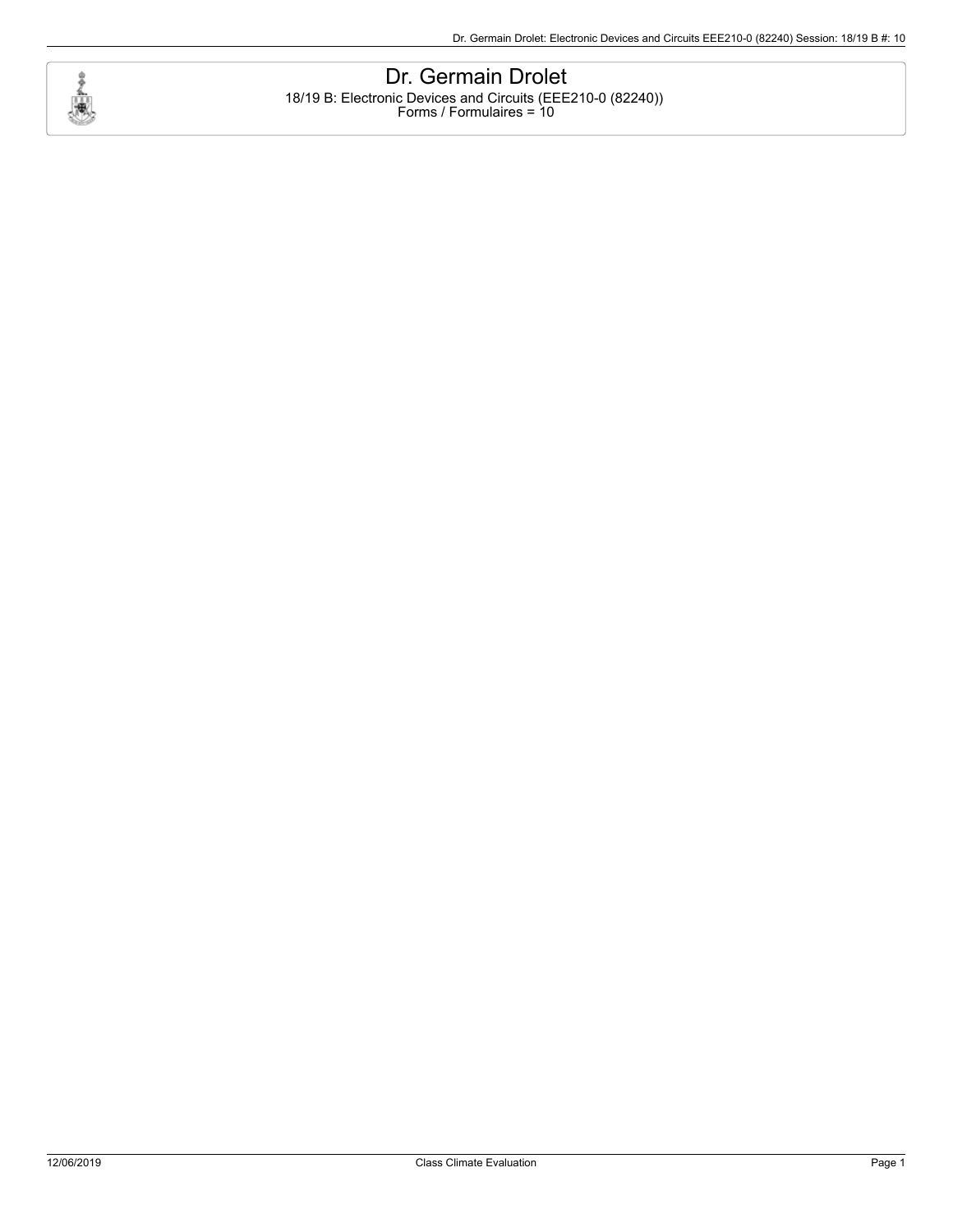#### **Profile** Subunit: Faculty of Engineering / Faculté de génie Name of the instructor: Dr. Germain Drolet Name of the course: (Name of the survey) Electronic Devices and Circuits (EEE210-0 (82240)) Comparative line: 1819 B Electrical & Computer Engineering Values used in the profile line: Mean 1. Organisation et gestion de la salle de classe / Classroom Management and Organization 1.1) Le professeur a donné des cours bien structurés. / The Instructor delivered well organized classes. désaccord/ disagree d'accord/ agree n=10 av.=8.3 md=10.0 dev.=2.9 n=169 av.=8.9 md=10.0 dev.=1.8 1.2) Le professeur a établi une procédure d'évaluation claire et précise. / The Instructor established clear grading procedures. désaccord/ disagree d'accord/ agree n=10 av.=9.5 md=10.0 dev.=0.8<br>n=168 av.=9.0 md=10.0 dev.=1.7  $md=10.0$ 1.3) Le professeur a remis les corrections des laboratoires, des exercices de contrôle et des<br>rédactions dans un délai raisonnable. / *The* désaccord/ disagree d'accord/ agree n=10 av.=9.2 md=10.0 dev.=1.4 n=166 av.=8.8 md=10.0 dev.=2.0 2. Professionalisme en classe / Teaching Behaviours 2.1) Le professeur a fourni un corrigé et des commentaires constructifs. / The Instructor provided useful comments and corrections on désaccord/ disagree d'accord/ agree n=10 av.=8.8 md=10.0 dev.=1.7 n=169 av.=8.7 md=10.0 dev.=1.8 2.2) Le professeur a créé un climat dans lequel je me suis senti à l'aise pour parler et pour poser des questions. / The Instructor created a désaccord/ disagree d'accord/ agree n=10 av.=9.6 md=10.0 dev.=0.7 n=168 av.=9.1 md=10.0 dev.=1.7 2.3) Le professeur a répondu aux questions efficacement. / The Instructor answered questions effectively. désaccord/ disagree d'accord/ agree n=10 av.=9.4 md=10.0 dev.=1.1 n=168 av.=9.0 md=10.0 dev.=1.7 2.4) Le professeur a traité les étudiants équitablement et impartialement. / The Instructor treated students fairly and impartially. désaccord/ disagree d'accord/ agree n=10 av.=9.6 md=10.0 dev.=0.8 n=169 av.=9.2 md=10.0 dev.=1.6 <sup>2.5)</sup> Le professeur était disponible pour aider les<br>étudiants. / The Instructor was available to help students. désaccord/ disagree d'accord/ agree n=10 av.=9.8 md=10.0 dev.=0.6 n=169 av.=9.1 md=10.0 dev.=1.6 3. Impressions générales / Overall Impressions 3.1) Le professeur m'a incité, encouragé et motivé à approfondir mes connaissances des sujets explorés en classe. / The Instructor motivated désaccord/ disagree d'accord/ agree n=10 av.=9.1 md=10.0 dev.=1.2 n=169 av.=8.7 md=10.0 dev.=1.9 3.2) De manière général, ce fut un bon cours. / Overall, this was a good course. désaccord/ disagree d'accord/ agree n=10 av.=8.3 md=10.0 dev.=2.9<br>n=168 av.=8.7 md=10.0 dev.=2.1  $md=10.0$ 4. Participation de l'étudiant / Student Participation 4.1) J'ai étudié la matière de ce cours avant de venir à chaque classe. / I studied the material for this course before I came to class. désaccord/ disagree d'accord/ agree n=10 av.=6.8 md=7.5 dev.=3.2<br>n=168 av.=7.4 md=8.0 dev.=2.6  $dev = 2.6$ 4.2) Pour l'obtention de mon diplôme, ce cours était . I For the completion of my degree, this course was .... Obligatoire / **Mandatory** Facultatif / Elective n=10 av.=1.0 md=1.0 dev.=0.0<br>n=170 av.=1.1 md=1.0 dev.=0.2  $dev.=0.2$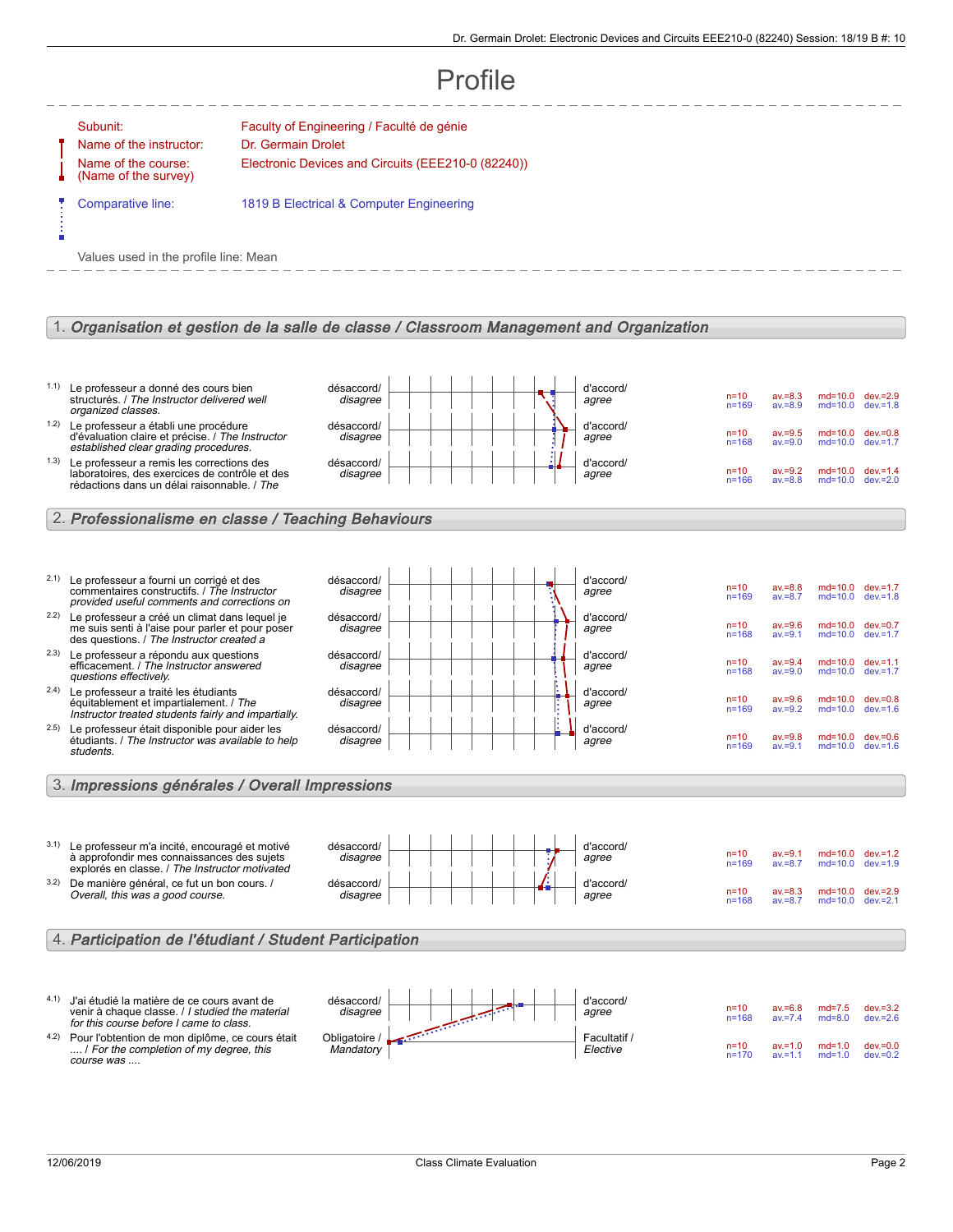# Profile Line for Indicators

Ų

é

Name of the instructor: Dr. Germain Drolet Name of the course: (Name of the survey)

Subunit: Faculty of Engineering / Faculté de génie

Electronic Devices and Circuits (EEE210-0 (82240))

 $-$ 

Comparative line: 1819 B Electrical & Computer Engineering

 $\frac{1}{2}$ 

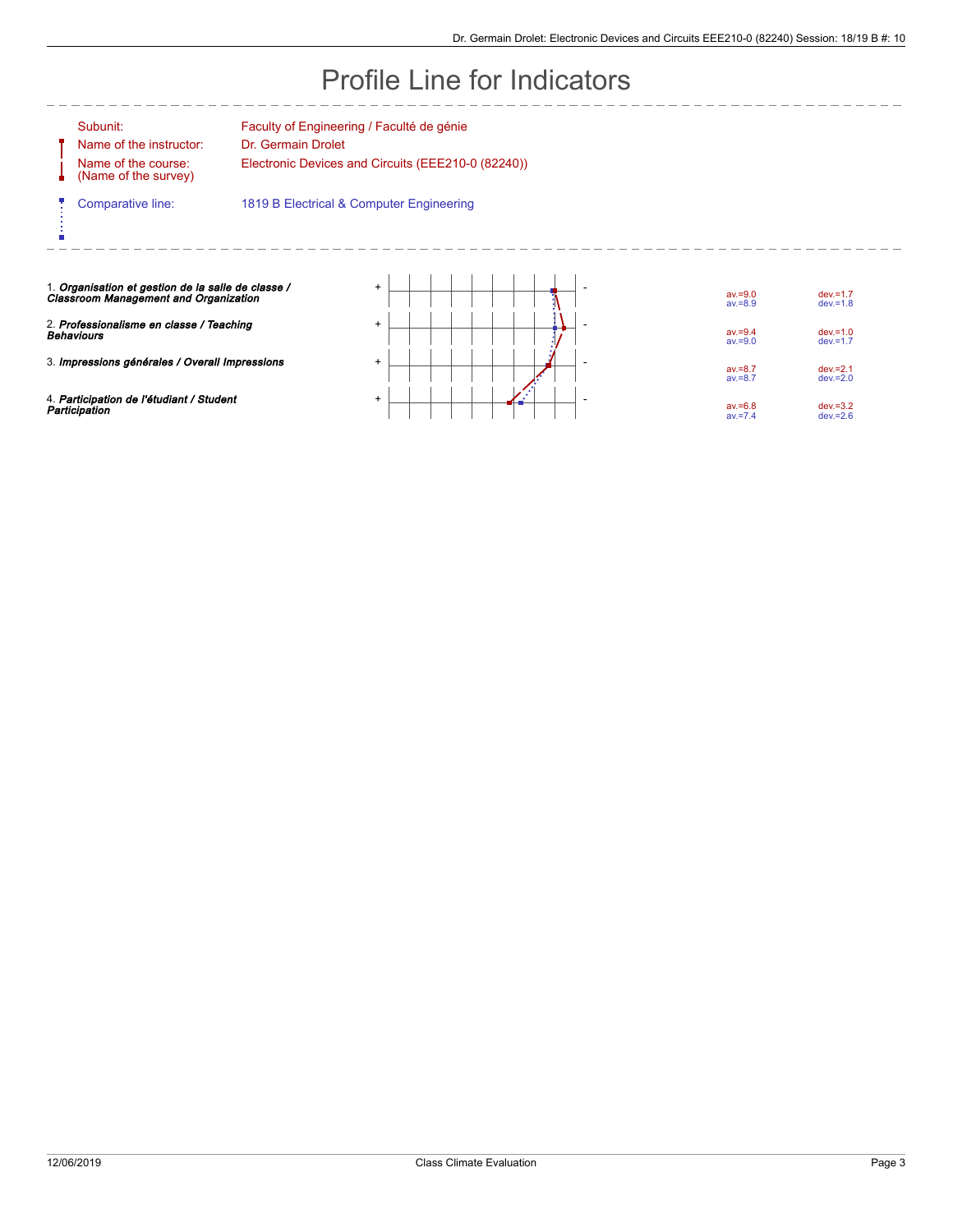# Comments Report

## 1. Organisation et gestion de la salle de classe / Classroom Management and Organization

#### Réponse ouverte / Open Answer: 1.4)

N'hésitez pas à ajouter des commentaires supplémentaires au sujet de l'organisation et de la structure des cours, des travaux de laboratoire ou des devoirs. / Please provide any additional comments on the organization and structure of the course, of classroom or lab work, or of assignments.

- I love Germ. Everyone loves Germ. My only issue I found is that I never knew what was going on in class. Maybe I'm stupid which is something I don't put past myself, but I also know that I learn better under a much more "structured" style lesson plan. For example, the way we learned MOSFETs, where what was expected was laid out in steps, was done very well. In my opinion, this is why I believe the class did much better on the second mid term compared to the first. Another suggestion for next year would be to leave theory OUTSIDE the class, as it is genuinely not that difficult, and instead of working through many problems as part of the lesson, perhaps do one or do generic ones and allow for more time in class for people to practice the problems under supervision. This way, little mistakes can be corrected right away from a fellow cadet or teacher, avoiding countless, sleepless nights of head-bangingagainst-concrete.
- It may be because I suck at elec eng, but I usually have no idea what's going on. I just take notes and try to keep up, then work out what happened later. He follows the course notes that he's posted, which lets me use my own notes as a supplement, but I still usually end up with gaps in my knowledge.
- The professor demonstrated his experience in teaching his course every single lesson by presenting a well-organized and well-taught lecture. He was  $\blacksquare$ always clear in his expectations and the assignments reflected that.

## 2. Professionalisme en classe / Teaching Behaviours

#### Réponse ouverte / Open Answer: 2.6)

Quelles sont les stratégies et les techniques d'apprentissage qui se sont avérées efficaces ? / What teaching techniques and strategies did you find effective to support your learning?

- The help sessions are a life saver.
- The professor was very patient with students. Often before a midterm, he would come in after class hours to offer extra help to the students. Personally, I cannot focus unless questions are explained 1-on-1, and he was very patient with answering questions step-by-step that he had already covered in class. To be honest, I think I would have had trouble passing the course if not for the patience of Dr. Drolet.
- The professor went above and beyond to help students who were struggling. Aside from the class hours every week, the professor would make himself available for an extra three hours on an afternoon where most of us were free too. This helped to solidify information and made students feel more secure in class material. He would also send weekly emails outlining the suggested questions from his webpage that would test our learning up until that point.
- There's no option 11, so 10/10 will have to do. Germ made himself available to us all for ENTIRE AFTERNOONS, WEEK AFTER WEEK, HOURS AT A TIME. Sure, there are other profs here who are willing to make appointments for people to seek help, but this was much different. He did everything in his power to make himself available to the, arguably, dumbest second year class that RMC has seen in awhile.

# 3. Impressions générales / Overall Impressions

### 3.3)

**Réponse ouverte /Open Answer :**<br>Veuillez, s'il vous plait, nous fournir d'autres suggestions et des commentaires à propos de ce cours. *I Please provide any other suggestions or* comments about the course as a whole.

- After taking this course, I began to really enjoy circuit analysis. In the previous semester, I found myself lost and disliking electricity in general (in class EEE203). After taking EEE210 with this professor, I wanted to learn more about how circuits operated. I feel that this professor accomplished the underlying goal of any educator to inspire students with a desire to learn more.
- $\blacksquare$ I personally love circuits and I loved this class, even though it was difficult. I look forward to using what I've learned in other courses and throughout my hobbies/career.

Note: I only wrote a lot of comments because: a) I genuinely liked this class and figured I would give my opinion on how I think I would have preformed better, b) there are few teachers who care about their students learning the content as much as Dr. Drolet and I don't know who reads these but I would have struggled (a lot more) learning 210 with another teacher and I think he deserves a medal.

Mr. Drolet has provided extra help hours to us and his lectures were very well-organized and well-explained. I appreciate his devotion and knowledge.